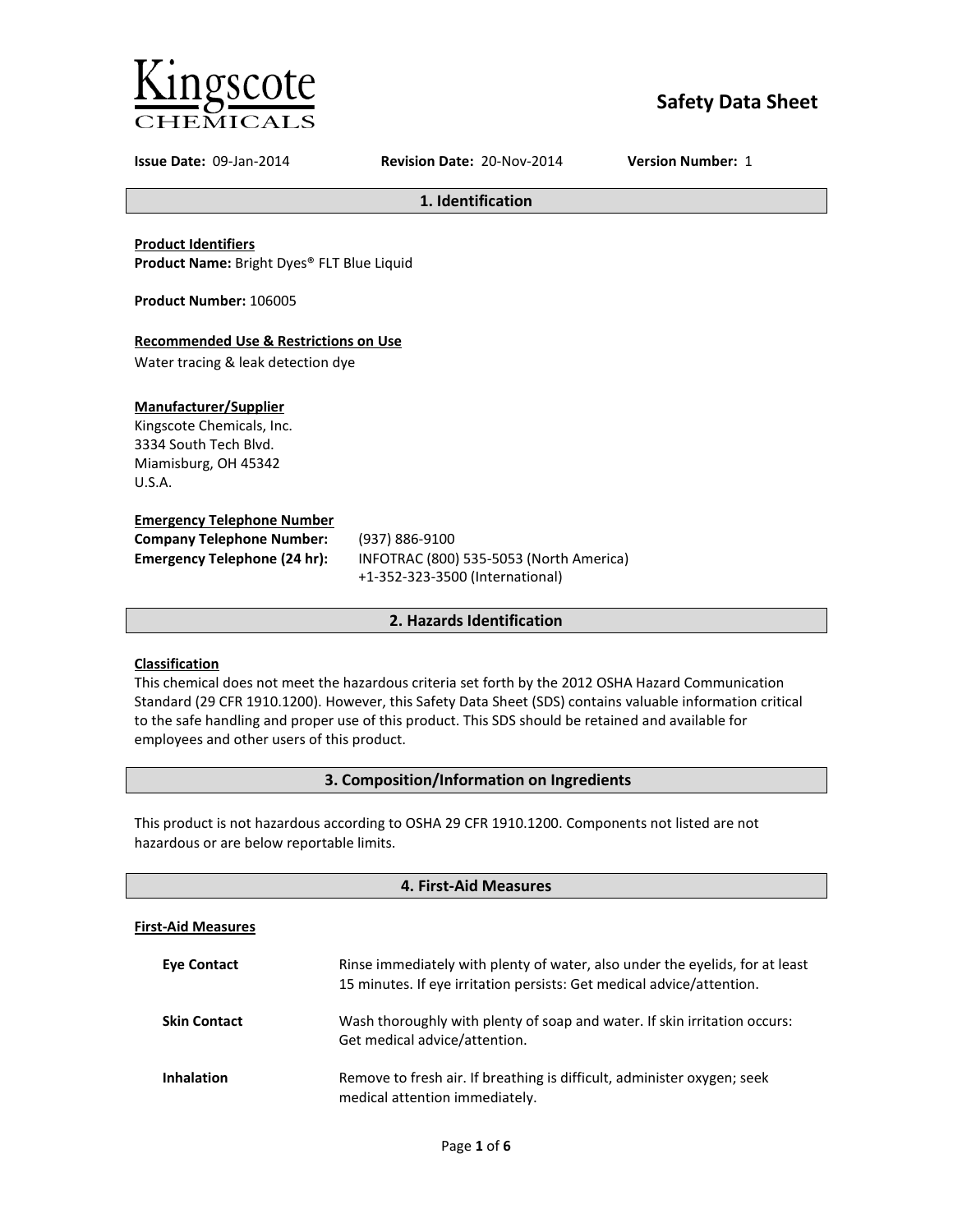## **Ingestion** Rinse mouth. DO NOT induce vomiting. Drink plenty of water. Never give anything by mouth to an unconscious person. Get medical attention if large quantities were ingested or if nausea occurs.

## **Most Important Symptoms and Effects**

**Symptoms** Will cause staining of the skin on contact. May cause eye irritation. Inhalation of dust may cause respiratory irritation. Ingestion may cause urine to be a blue color until the dye has been washed through the system.

#### **Indication of Any Immediate Medical Attention and Special Treatment Needed**

**Notes to Physician** Treat symptomatically.

## **5. Fire-Fighting Measures**

## **Suitable Extinguishing Media**

Water spray (fog). Carbon dioxide (CO2). Dry chemical.

## **Unsuitable Extinguishing Media**

Not determined

## **Specific Hazards Arising from the Chemical**

Product is not flammable. Burning/combustion may produce oxides of carbon and nitrogen (NOx).

## **Protective Equipment and Precautions for Firefighters**

Wear self-contained breathing apparatus pressure-demand, MSHA/NIOSH (approved or equivalent) and full protective gear.

## **6. Accidental Release Measures**

#### **Personal Precautions, Protective Equipment and Emergency Procedures**

| <b>Personal Precautions</b>      | Use personal protective equipment as recommended in Section 8.                                                    |
|----------------------------------|-------------------------------------------------------------------------------------------------------------------|
| <b>Environmental Precautions</b> | Prevent from entering into soil, ditches, sewers, waterways and/or<br>groundwater. See Section 12 and Section 13. |

#### **Methods and Material for Containment and Cleaning Up**

| <b>Methods for Containment</b> | Prevent further leakage or spillage if safe to do so.                                 |
|--------------------------------|---------------------------------------------------------------------------------------|
| <b>Methods for Cleaning Up</b> | Sweep up and collect into suitable containers for disposal. Flush area<br>with water. |

## **7. Handling and Storage**

#### **Precautions for Safe Handling**

| <b>Advice on Safe Handling</b> | Handle in accordance with good industrial hygiene and safety practices. |
|--------------------------------|-------------------------------------------------------------------------|
|                                | Use personal protection recommended in Section 8. Avoid contact with    |
|                                | skin, eyes, or clothing. Avoid breathing dusts. Contaminated clothing   |
|                                | should not be allowed out of the workplace.                             |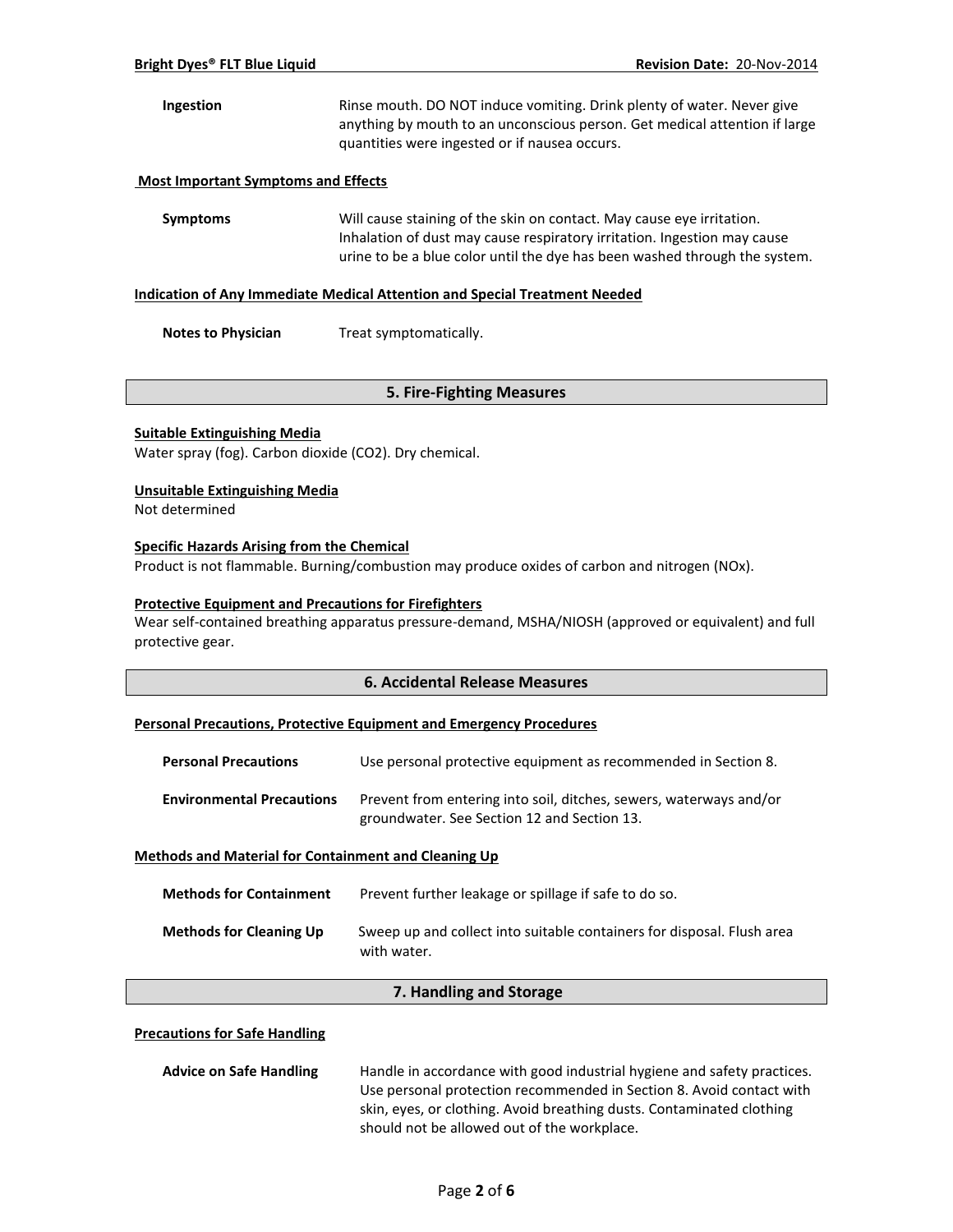## **Conditions for Safe Storage, Including Incompatibilities**

| <b>Storage Conditions</b>     | Keep container tightly closed and store in a cool, dry, and well-<br>ventilated area. Keep from freezing. |
|-------------------------------|-----------------------------------------------------------------------------------------------------------|
| <b>Incompatible Materials</b> | Acids.                                                                                                    |

## **8. Exposure Controls / Personal Protection**

## **Exposure Guidelines**

This product, as supplied, does not contain any hazardous materials with occupational exposure limits established by the region specific regulatory bodies.

#### **Engineering Controls**

Ensure adequate ventilation, especially in confined areas. Eyewash stations. Showers.

## **Individual Protection Measures, Such as Personal Protective Equipment:**

| <b>Eve/Face Protection</b>        | Goggles.                                                                |
|-----------------------------------|-------------------------------------------------------------------------|
| <b>Skin &amp; Body Protection</b> | Rubber gloves. Suitable protective clothing.                            |
| <b>Respiratory Protection</b>     | No protection is ordinarily required under normal conditions of use.    |
| <b>Hygiene Measures</b>           | Handle in accordance with good industrial hygiene and safety practices. |

## **9. Physical and Chemical Properties**

### **Information on Basic Physical and Chemical Properties**

| <b>Physical State</b>            | Liquid                      | Odor                  | None apparent  |
|----------------------------------|-----------------------------|-----------------------|----------------|
| Appearance                       | Dark blue liquid            | <b>Odor Threshold</b> | Not determined |
| Color                            | Dark blue                   |                       |                |
|                                  |                             |                       |                |
| <b>Property</b>                  | <b>Values</b>               |                       |                |
| рH                               | $5.1 - 5.3$                 |                       |                |
| <b>Melting/Freezing Point</b>    | $^{\sim}$ 32° F             |                       |                |
| <b>Boiling Point/Range</b>       | $^{\circ}$ 212 $^{\circ}$ F |                       |                |
| <b>Flash Point</b>               | Not applicable              |                       |                |
| <b>Evaporation Rate</b>          | Not applicable              |                       |                |
| Flammability (solid, gas)        | Liquid - not applicable     |                       |                |
| <b>Upper Flammability Limits</b> | Not applicable              |                       |                |
| <b>Lower Flammability Limits</b> | Not applicable              |                       |                |
| <b>Vapor Pressure</b>            | Not applicable              |                       |                |
| <b>Vapor Density</b>             | Not applicable              |                       |                |
| <b>Relative Density</b>          | Not applicable              |                       |                |
| <b>Specific Gravity</b>          | 1.02                        |                       |                |
| Solubility                       | Highly soluble in water     |                       |                |
| <b>Partition Coefficient</b>     | Not determined              |                       |                |
| <b>Auto-ignition Temperature</b> | Not determined              |                       |                |
| <b>Decomposition Temperature</b> | Not determined              |                       |                |
| <b>Viscosity</b>                 | Not determined              |                       |                |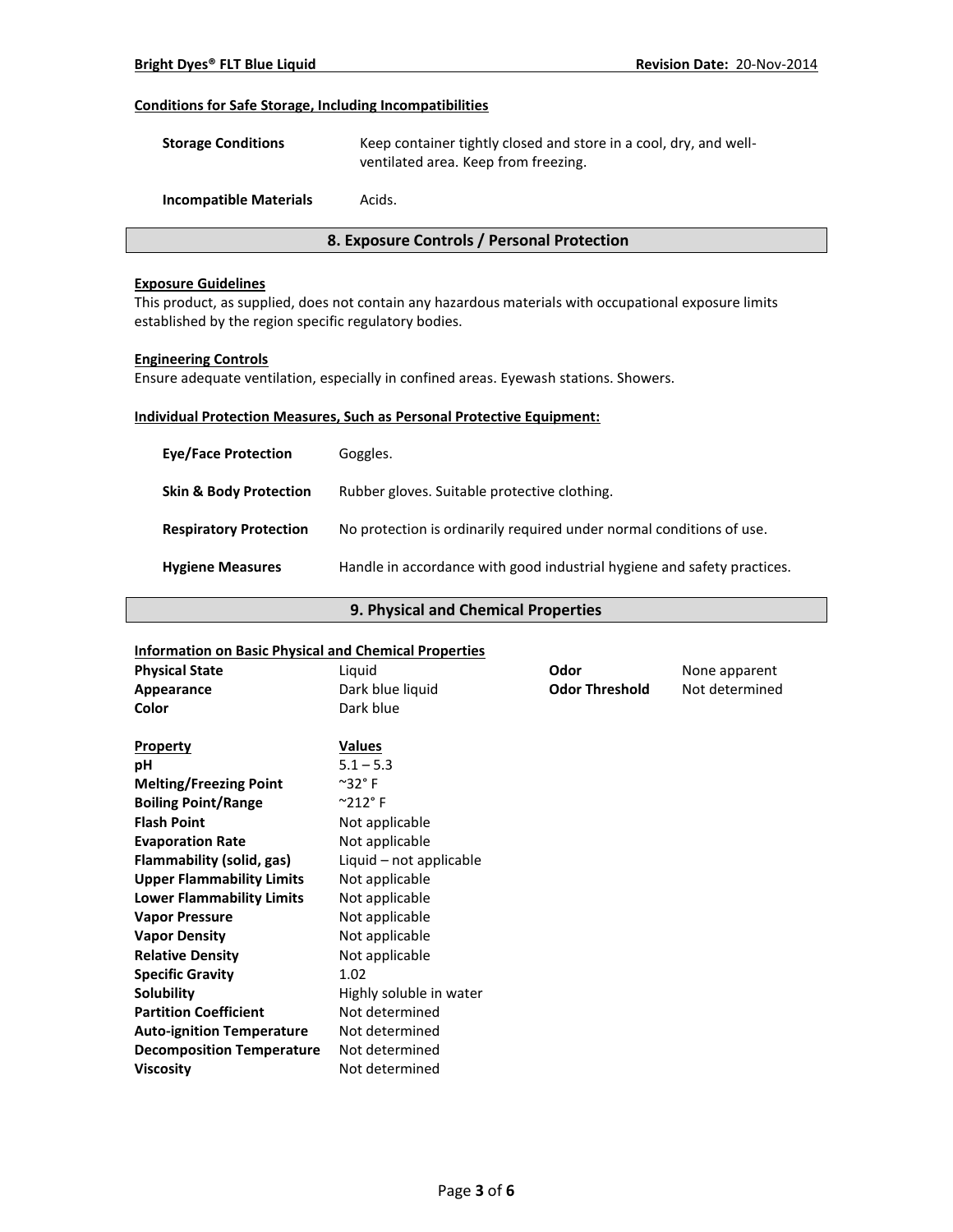## **10. Stability and Reactivity**

## **Reactivity**

Not reactive under normal conditions.

## **Chemical Stability**

Stable under recommended storage conditions.

#### **Possibility of Hazardous Reactions**

None under normal processing.

#### **Conditions to Avoid**

Keep separated from incompatible substances. Keep out of reach of children.

#### **Incompatible Materials**

Acids.

## **Hazardous Decomposition Products**

Oxides of carbon and nitrogen (NOx).

## **11: Toxicological Information**

#### **Information on Likely Routes of Exposure**

| <b>Inhalation</b>   | Avoid breathing vapors or mists.     |
|---------------------|--------------------------------------|
| Ingestion           | Do not ingest.                       |
| <b>Skin Contact</b> | May cause an allergic skin reaction. |
| <b>Eye Contact</b>  | Avoid contact with eyes.             |

## **Delayed, Immediate, and Chronic Effects from Short- and Long-Term Exposure**

May cause an allergic skin reaction.

## **Numerical Measures of Toxicity**

Not determined

## **Symptoms Associated with Exposure**

See Section 4 of this SDS for symptoms.

## **Carcinogenicity**

| <b>NTP</b>  | None |
|-------------|------|
| <b>IARC</b> | None |
| <b>OSHA</b> | None |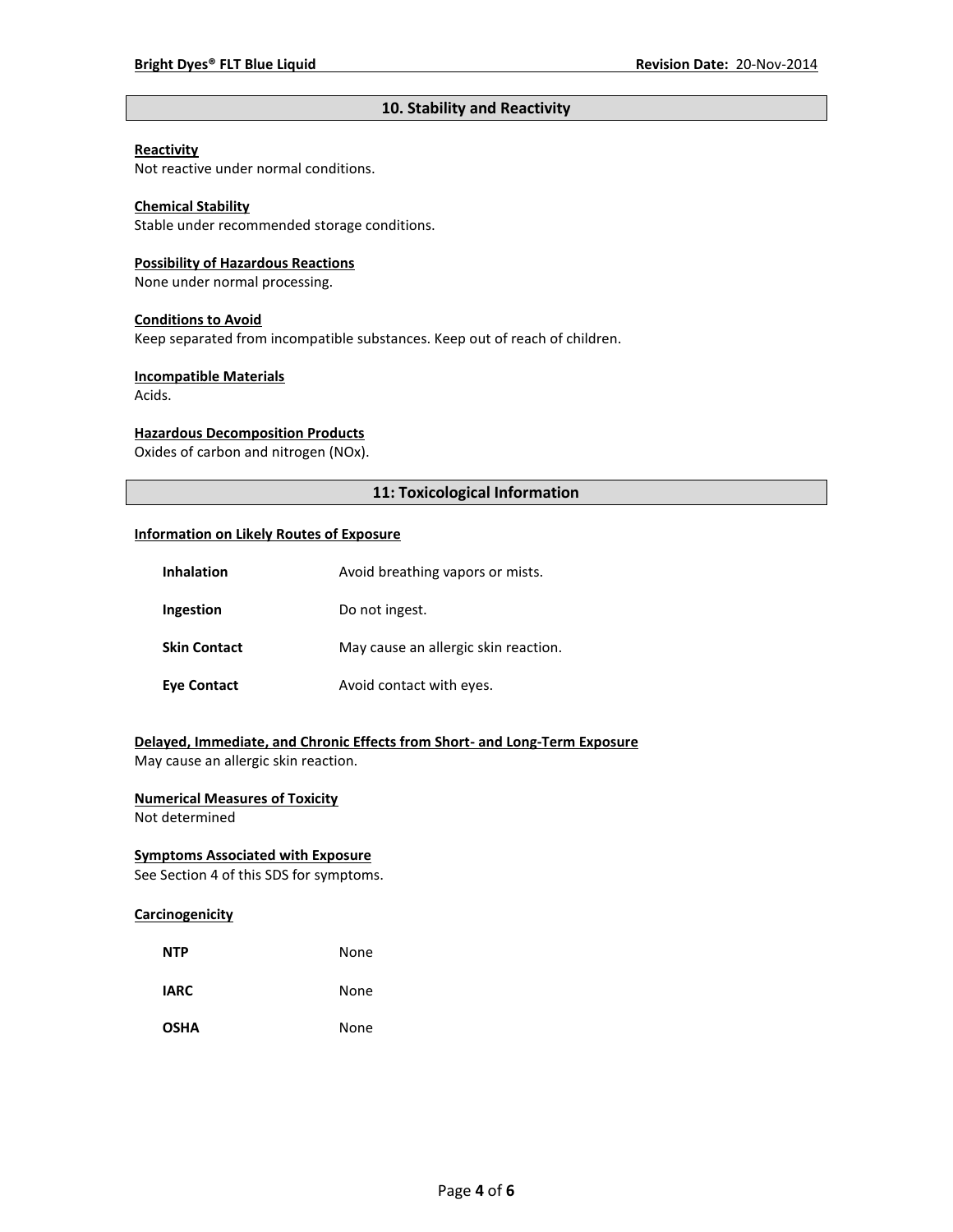#### **12. Ecological Information**

#### **Ecotoxicity**

This product is not classified as environmentally hazardous. However, this does not exclude the possibility that large or frequent spills can have a harmful or damaging effect on the environment.

#### **Component Information**

Not available

# **Persistence/Degradability**

Not determined

#### **Bioaccumulation**

Not determined

#### **Mobility**

Not determined

#### **Other Adverse Effects**

Not determined

## **13. Disposal Considerations**

#### **Waste Disposal Methods**

Dispose of in accordance with federal, state, and local regulations.

#### **Contaminated Packaging**

Do not re-use empty containers.Dispose of containers in accordance with federal, state, and local regulations.

### **14. Transport Information**

#### **Note**

See current shipping paper for most up-to-date shipping information, including exemptions and special circumstances.

| DOT  | Not regulated |
|------|---------------|
| IATA | Not regulated |
| OMDG | Not regulated |

#### **15: Regulatory Information**

#### **International Inventories**

**TSCA** Listed

#### **U.S. Federal Regulations**

**CERCLA** This material, as supplied, does not contain any substances regulated as hazardous substances under the Comprehensive Environmental Response Compensation and Liability Act (CERCLA) (40 CFR 302) or the Superfund